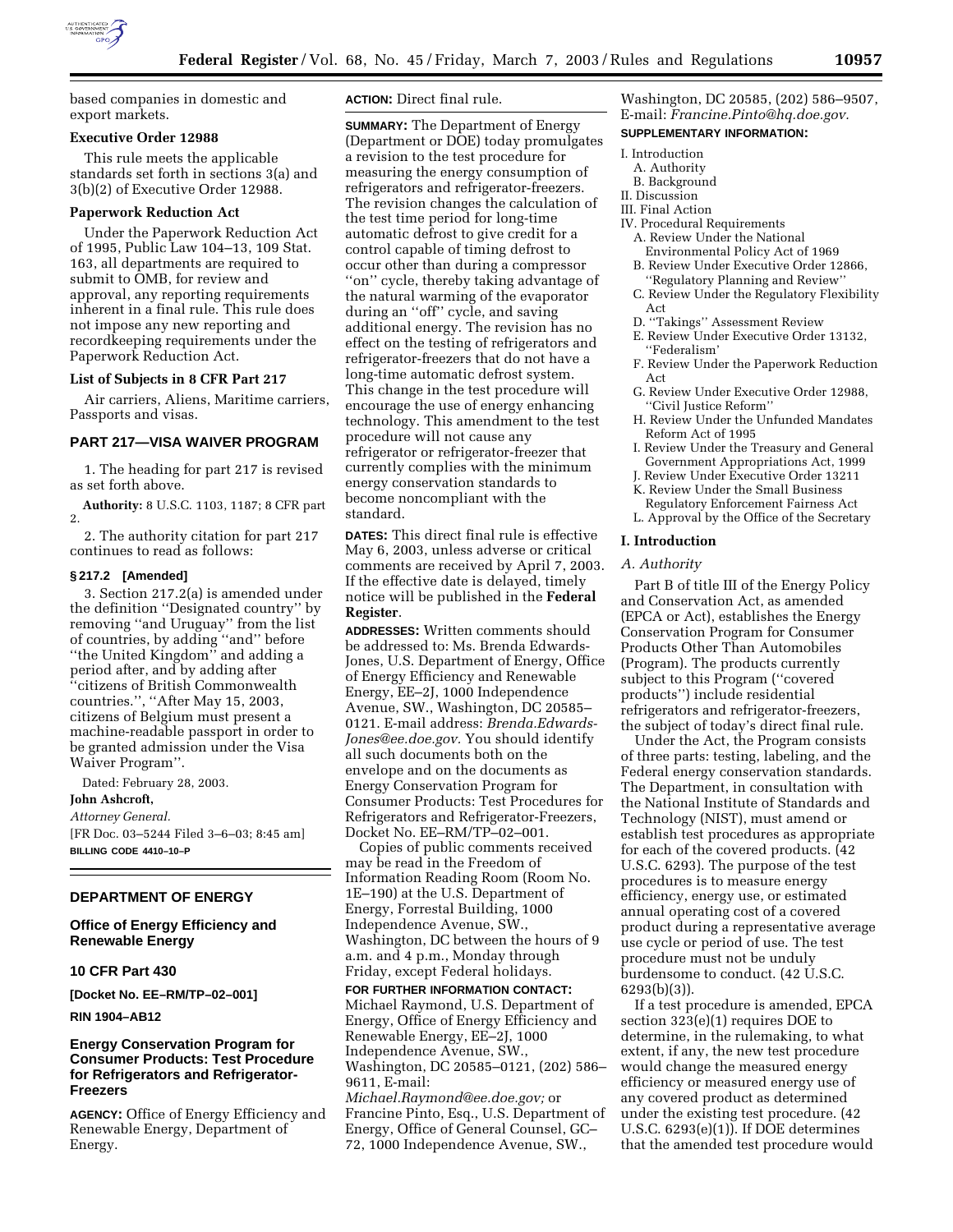change the measured energy efficiency or measured energy use of a covered product, DOE must amend the applicable energy conservation standard during the rulemaking that establishes the new test procedure. In determining the amended energy conservation standard, DOE is required to measure the energy efficiency or energy use of a representative sample of covered products that minimally comply with the existing standard. The average energy efficiency or energy use of these representative samples, tested using the amended test procedure, shall constitute the amended energy conservation or energy use standard for the applicable covered products. (42 U.S.C. 6293(e)(2)).

Beginning 180 days after an amended or new test procedure for a covered product is prescribed or established under section 323(b) of EPCA, no manufacturer, distributor, retailer, or private labeler may make any representation with respect to the energy use, efficiency, or cost of energy consumed by such product, unless such product has been tested in accordance with such amended or new DOE procedure and such representation fully discloses the results of such testing. (42 U.S.C. 6293(c)(2)).

#### *B. Background*

On November 21, 2000, Electrolux filed an application for interim waiver and a petition for waiver regarding the calculation of the long-time automatic defrost test time period in refrigerators and refrigerator-freezers having a variable defrost control function. The Department granted the interim waiver on July 30, 2001, and published its decision in the **Federal Register** on August 3, 2001. (66 FR 40689). In the same **Federal Register** notice, the Department published Electrolux's petition for waiver, and solicited comments, data, and information respecting the petition. On March 29, 2002, DOE published a notice in the **Federal Register** extending the interim waiver for 180 days, or until July 25, 2002, because it determined that it would seek to amend the refrigerator and refrigerator-freezer test procedure and the planned amendment would eliminate any need for continuation of the waiver. (67 FR 15192). Furthermore, amendment of the test procedure would allow all manufacturers to use the amended test procedure if they have a product with a long-time automatic defrost function.

Electrolux's petition requested that the calculation of the test time period for long-time automatic defrost models be modified for its variable defrost control models. This modification

would allow for the existence of a control that is capable of timing defrost to occur other than during a compressor ''on'' cycle, thereby taking advantage of the natural warming of the evaporator during an ''off'' cycle, and saving energy as a result. Technology has advanced sufficiently that it is feasible to design and build a system that no longer has to initiate defrost during a compressor run period, as did the old mechanical defrost timers. Electrolux asked to have the time before the heaters turn ''on'' be included in the defrost period. The evaporator is warming up during this time, with no use of electrical energy. The current test procedure does not properly account for the energy savings produced by Electrolux's timing of the defrost heater activation.

The Department received three written comments concerning the petition for waiver. All the comments supported granting the waiver, with one modification.

Maytag supported Electrolux's proposal provided that it is applicable on an industry-wide basis to all manufacturers. The Department's waiver process allows for granting of waivers for a ''particular basic model,'' so the waiver requested and granted applies only to the Electrolux basic models that include variable defrost control. Without a test procedure change, any manufacturer desiring to use this modification to the test procedure could do so only by petitioning the Department for its own waiver.

Fisher & Paykel, a major manufacturer of refrigerators in New Zealand, generally approved of Electrolux's petition, but argued for a somewhat different modification. It proposed that the third sentence of section 4.1.2.1 of the test procedure (which is the only sentence Electrolux sought to modify) read as follows:

'The second part would start at the last compressor off that is part of steady state operation (or at a point still within stable operation if there are no temperature swings) before a defrost is initiated. It would terminate at the [second] [third] turn ''on'' of the compressor or after four hours, whichever comes first. If there are compressor swings without compressor cycling, the start point shall be at the last temperature peak in stable operation and the end point shall be at the [second] [third] temperature peak after the defrost.''

Finally, the Association of Home Appliance Manufacturers (AHAM), representing the manufacturers who produce over 90% of the household refrigerators and refrigerator-freezers in the U.S., agreed in principle with Electrolux's petition, but requested a

change in the wording. AHAM suggested that the four hour limitation of the test commence when the defrost heater is initiated, rather than at the beginning of the second part of the twopart test period. It stated that this change would alleviate concerns about ''the possibility of being able to modify the performance of a refrigerator to such an extent that it would not recover from defrost in the four hour time period allotted within the proposed waiver.''

AHAM recommended that Electrolux's proposed language be changed so that revised section 4.1.2.1 of the test procedure would read as follows:

''Long-time Automatic Defrost. If the model being tested has a long-time automatic defrost system, the test period may consist of two parts. A first part would be the same as the test for a unit having no defrost provisions (section 4.1.1). The second part would start when a defrost is initiated when the compressor ''on'' cycle is terminated prior to start of the defrost heater and terminates at the second turn ''on'' of the compressor *or four hours from the initiation of the defrost heater,* whichever comes first.''

AHAM stated that it discussed this change with its members, and was not aware of any member who disagreed with its position. It specifically listed the following members as having participated in and concurred in its proposal: GE Appliances, Electrolux Home Products, Fisher & Paykel, Maytag, Sub-Zero, and Whirlpool. In summary, AHAM asserted that all commenters on Electrolux's Petition were in agreement with AHAM's proposal.

#### **II. Discussion**

The Department consulted with the National Institute of Standards & Technology (NIST), which agreed that the current test procedure for refrigerators and refrigerator-freezers is not clear with regard to the initiation of the defrost cycle test time period in Electrolux's new product. (The current test procedure states: ''The second period would start when a defrost period is initiated during a compressor "on" cycle \* \* \*" Electrolux's new product initiates the defrost period when the compressor is "off".) NIST informed the Department that the change proposed in the Electrolux Petition would clarify the defrost cycle initiation and more accurately measure the energy consumption of Electrolux's new product. NIST endorsed the revised language proposed by AHAM. As stated above, all commenters on the test procedure change apparently support AHAM's proposal. This proposed change has widespread support and will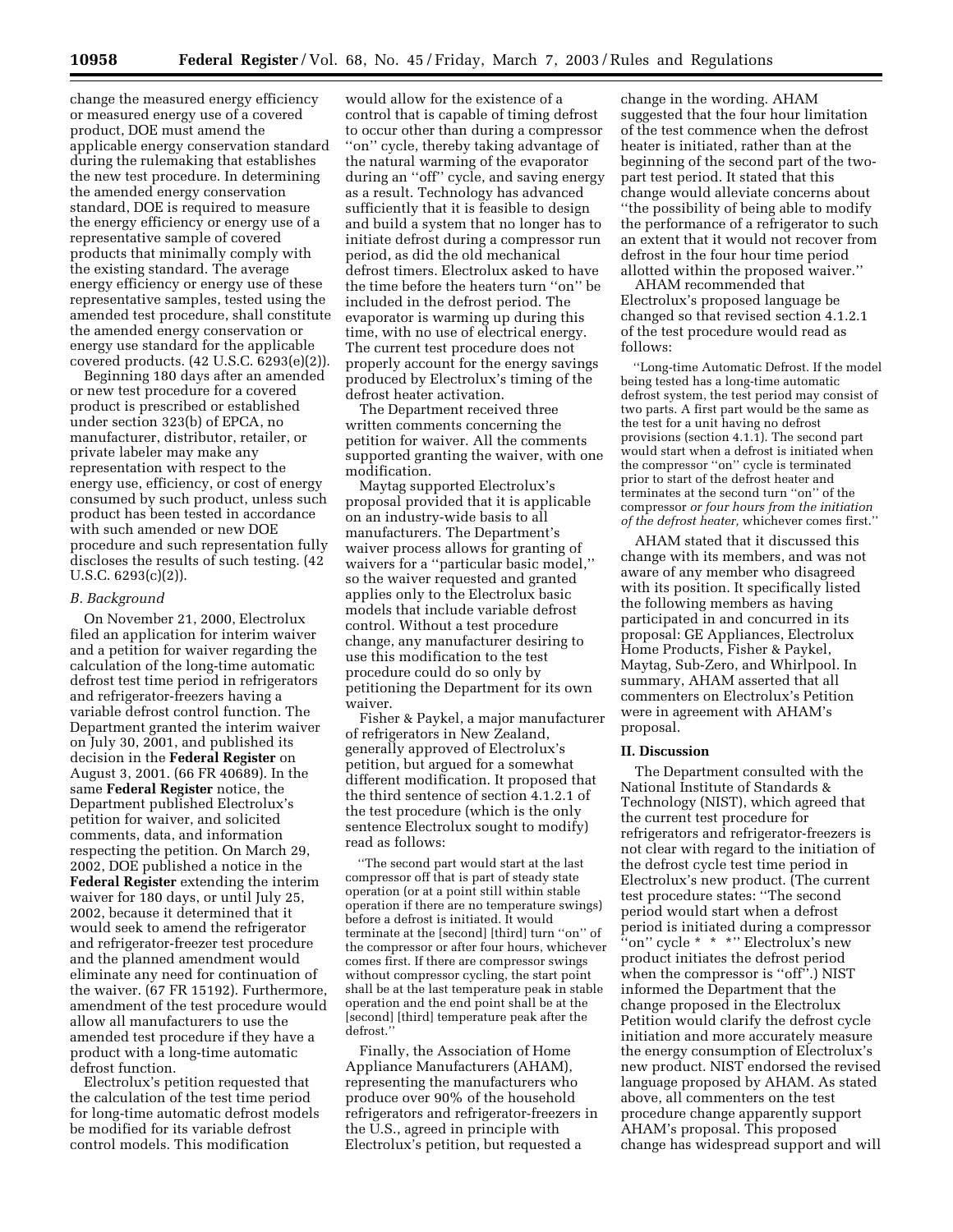result in a test procedure that more accurately measures energy consumption. The application of the existing test procedure to the new product is unclear, and this amendment will clarify its application to the new product. For all these reasons, the Department has determined that it should promulgate this direct final rule and make a change to the refrigerator and refrigerator-freezer test procedure.

The revised calculation of the test time period results in a small (generally about one percent) decrease in the tested energy consumption of models that incorporate the advanced defrost timing feature, a feature that delays the initiation of the defrost heater, thereby using natural warming to defrost. Section 323(e) of EPCA requires the Department, in a rulemaking, to determine to what extent, if any, the proposed test procedure would change the existing measured energy efficiency or measured energy use of any covered product under the existing test procedure. This statutory provision is designed to prevent the alteration of an existing Federal energy conservation standard that otherwise could result from a change in a test procedure. It also seeks to ensure that products in compliance with the applicable energy conservation standards under the existing test procedure will not be put out of compliance because the test procedure has been amended. When the Department considers section 323(e) of EPCA in the context of this direct final rule, the Department concludes that no change to the energy conservation standard is required. The reasons are as follows: (1) This test procedure amendment affects only products with a variable defrost control function, none of which minimally comply with the existing standard. There are, therefore, no minimally-compliant products under section 323(e) that would show any change in energy use under the amended test procedure. (2) This test procedure amendment, which was developed to give credit to an energy saving technology, will result in lowering the measured energy use. Lowering measured energy use will, of course, not raise energy use over the standard, which prescribes a ceiling on maximum energy use. Instead, lowering energy use merely removes measured energy use further from that ceiling. Therefore, this amendment does not make any compliant products noncompliant with the applicable energy conservation standard.

#### **III. Final Action**

DOE is publishing this direct final rule without prior proposal because

DOE views this amendment as noncontroversial and anticipates no significant adverse comments. However, in the event that significant adverse or critical comments are filed, DOE has prepared a Notice of Proposed Rulemaking (NOPR) proposing the same amendment. This NOPR is contained in a separate document in this **Federal Register** publication. The direct final action will be effective May 6, 2003, unless significant adverse or critical comments are received by April 7, 2003. If DOE receives significant adverse or critical comments, the revisions will be withdrawn before the effective date. In the case of withdrawal of this action, the withdrawal will be announced by a subsequent **Federal Register** document. All public comments will then be addressed in a separate final rule based on the proposed rule that is also issued today. DOE will not implement a second comment period on this action. Any parties interested in commenting on this rule should do so at this time. If no significant adverse comments are received, the public is advised that this rule will be effective May 6, 2003.

# **IV. Procedural Requirements**

### *A. Review Under the National Environmental Policy Act of 1969*

In this rule, the Department promulgates a small change to the test procedure for measuring the energy consumption of household refrigerators and refrigerator-freezers. The Department has determined that this rule falls into a class of actions that are categorically excluded from review under the National Environmental Policy Act of 1969 (NEPA), 42 U.S.C. 4321 *et seq.* The rule is covered by Categorical Exclusion A5, for rulemakings that interpret or amend an existing rule without changing the environmental effect, as set forth in the Department's NEPA regulations in Appendix A to subpart D, 10 CFR part 1021. This rule will not affect the quality or distribution of energy usage and, therefore, will not result in any environmental impacts. Accordingly, neither an environmental impact statement nor an environmental assessment is required.

## *B. Review Under Executive Order 12866, ''Regulatory Planning and Review''*

Today's rule is not a ''significant regulatory action'' under Executive Order 12866, ''Regulatory Planning and Review.'' 58 FR 51735 (October 4, 1993). Accordingly, today's action is not subject to review under the Executive Order by the Office of Information and Regulatory Affairs.

### *C. Review Under the Regulatory Flexibility Act*

The Regulatory Flexibility Act, 5 U.S.C. 601–612, requires that an agency prepare an initial regulatory flexibility analysis for any rule, for which a general notice of proposed rulemaking is required, that would have a significant economic effect on small entities unless the agency certifies that the proposed rule, if promulgated, will not have a significant economic impact on a substantial number of small entities. 5 U.S.C. 605.

Today's rule prescribes test procedures that will be used to test compliance with energy conservation standards. The rule affects refrigerator and refrigerator-freezer test procedures and would not have a significant economic impact, but rather would provide common testing methods. Therefore DOE certifies that today's rule would not have a ''significant economic impact on a substantial number of small entities,'' and the preparation of a regulatory flexibility analysis is not warranted.

#### *D. ''Takings'' Assessment Review*

DOE has determined pursuant to Executive Order 12630, ''Governmental Actions and Interference with Constitutionally Protected Property Rights,'' 53 FR 8859 (March 18, 1988), that this regulation would not result in any takings which might require compensation under the Fifth Amendment to the United States Constitution.

### *E. Review Under Executive Order 13132, ''Federalism''*

Executive Order 13132, ''Federalism,'' 64 FR 43255 (August 4, 1999), requires that regulations, rules, legislation, and any other policy actions be reviewed for any substantial direct effects on States, on the relationship between the Federal government and the States, or in the distribution of power and responsibilities among various levels of government. If there are substantial direct effects, then this Executive Order requires preparation of a federalism assessment to be used in all decisions involved in promulgating and implementing a policy action.

The rule published today would not regulate or otherwise affect the States. Accordingly, DOE has determined that preparation of a federalism assessment is unnecessary.

### *F. Review Under the Paperwork Reduction Act*

No new information or record keeping requirements are imposed by this rulemaking. Accordingly, no OMB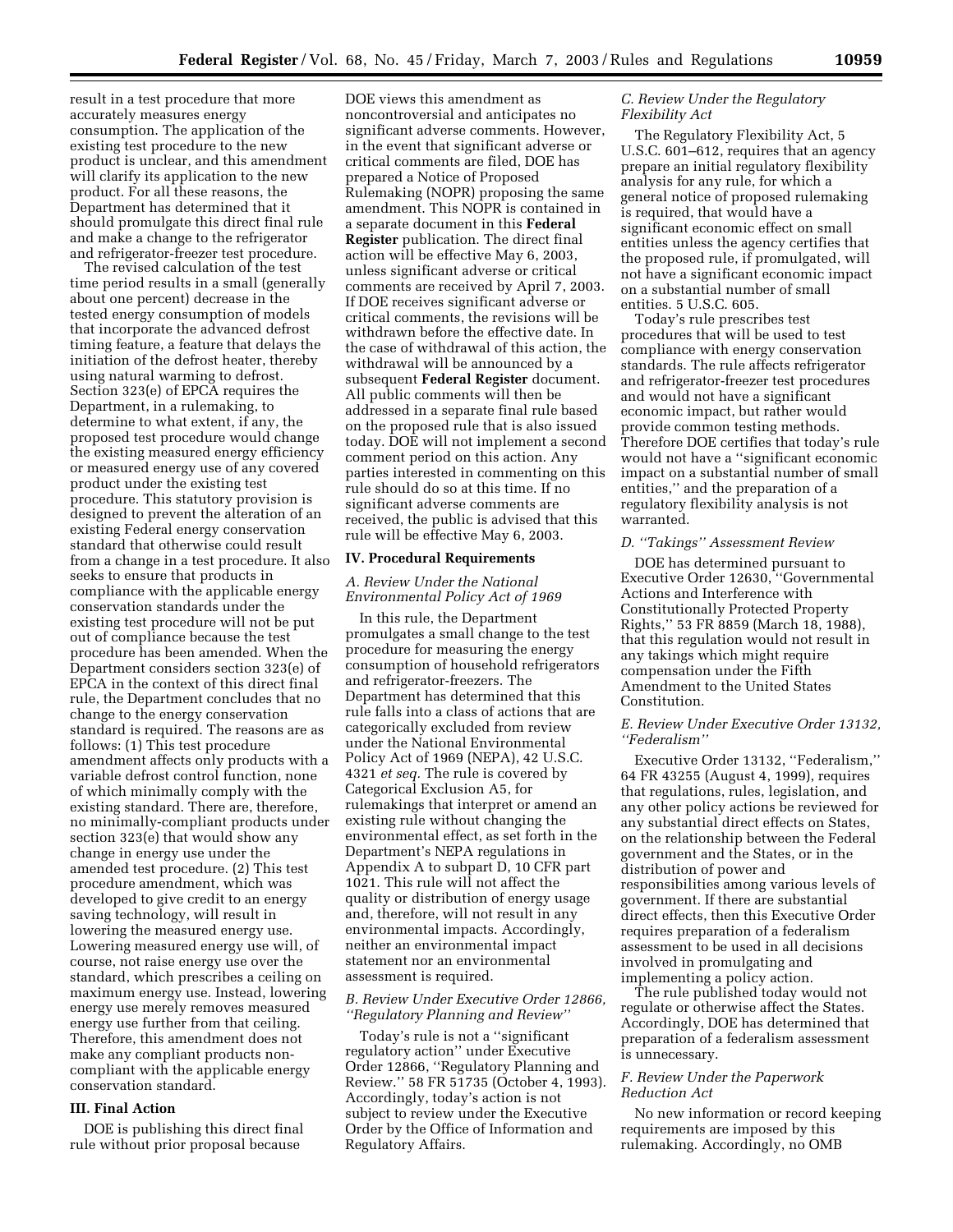clearance is required under the Paperwork Reduction Act, 44 U.S.C. 3501 *et seq.*

# *G. Review Under Executive Order 12988, ''Civil Justice Reform''*

With respect to the review of existing regulations and the promulgation of new regulations, section 3(a) of Executive Order 12988, ''Civil Justice Reform,'' 61 FR 4729 (February 7, 1996), imposes on Executive agencies the general duty to adhere to the following requirements: (1) Eliminate drafting errors and ambiguity; (2) write regulations to minimize litigation; and (3) provide a clear legal standard for affected conduct rather than a general standard and promote simplification and burden reduction. With regard to the review required by sections 3(a) and 3(b) of Executive Order 12988, it specifically requires that Executive agencies make every reasonable effort to ensure that the regulation: (1) Clearly specifies the preemptive effect, if any; (2) clearly specifies any effect on existing Federal law or regulation; (3) provides a clear legal standard for affected conduct while promoting simplification and burden reduction; (4) specifies the retroactive effect, if any; (5) adequately defines key terms; and (6) addresses other important issues affecting clarity and general draftsmanship under any guidelines issued by the Attorney General. Section 3(c) of Executive Order 12988 requires Executive agencies to review regulations in light of applicable standards in sections 3(a) and 3(b) to determine whether they are met or it is unreasonable to meet one or more of them. DOE reviewed today's rule under the standards of section 3 of the Executive Order and determined that, to the extent permitted by law, the proposed regulations meet the relevant standards.

### *H. Review Under the Unfunded Mandates Reform Act of 1995*

Section 202 of the Unfunded Mandates Reform Act of 1995 (''Unfunded Mandates Act'') requires that the Department prepare a budgetary impact statement before promulgating a rule that includes a Federal mandate that may result in expenditure by state, local, and tribal governments, in the aggregate, or by the private sector, of \$100 million or more in any one year. The budgetary impact statement must include: (i) Identification of the Federal law under which the rule is promulgated; (ii) a qualitative and quantitative assessment of anticipated costs and benefits of the Federal mandate and an analysis of the extent to

which such costs to State, local, and tribal governments may be paid with Federal financial assistance; (iii) if feasible, estimates of the future compliance costs and of any disproportionate budgetary effects the mandate has on particular regions, communities, non-Federal units of government, or sectors of the economy; (iv) if feasible, estimates of the effect on the national economy; and (v) a description of the Department's prior consultation with elected representatives of State, local, and tribal governments and a summary and evaluation of the comments and concerns presented.

The Department has determined that the action today does not include a Federal mandate that may result in estimated costs of \$100 million or more to State, local or to tribal governments in the aggregate or to the private sector. Therefore, the requirements of sections 203 and 204 of the Unfunded Mandates Act do not apply to this action.

## *I. Review Under the Treasury and General Government Appropriations Act, 1999*

Section 654 of the Treasury and General Government Appropriations Act, 1999 (Pub. L. 105–277) requires Federal agencies to issue a Family Policymaking Assessment for any proposed rule or policy that may affect family well-being. Today's rule would not have any impact on the autonomy or integrity of the family as an institution. Accordingly, DOE has concluded that it is not necessary to prepare a Family Policymaking Assessment.

### *J. Review Under Executive Order 13211*

Executive Order 13211, ''Actions Concerning Regulations That Significantly Affect Energy Supply, Distribution, or Use,'' 66 FR 28355 (May 22, 2001), requires Federal agencies to prepare and submit to the Office of Information and Regulatory Affairs (OIRA), Office of Management and Budget, a Statement of Energy Effects for any proposed significant energy action. A ''significant energy action'' is defined as any action by an agency that promulgates or is expected to lead to the promulgation of a final rule, and that: (1) Is a significant regulatory action under Executive Order 12866, or any successor order; and (2) is likely to have a significant adverse effect on the supply, distribution, or use of energy; or (3) is designated by the Administrator of OIRA as a significant energy action. For any proposed significant energy action, the agency must give a detailed statement of any adverse effects on

energy supply, distribution, or use should the proposal be implemented, and of reasonable alternatives to the action and their expected benefits on energy supply, distribution, and use.

Today's rule will not have a significant adverse effect on the supply, distribution, or the use of energy, and, therefore, is not a significant energy action. Accordingly, DOE has not prepared a Statement of Energy Effects.

### *K. Review Under the Small Business Regulatory Enforcement Fairness Act*

As required by 5 U.S.C. 801, DOE will report to Congress on the promulgation of today's rule prior to its effective date. The report will state that it has been determined that the rule is not a ''major rule'' as defined by 5 U.S.C. 801(2).

## *L. Approval of the Office of the Secretary*

The Secretary of Energy has approved publication of today's direct final rule.

#### **List of Subjects in 10 CFR Part 430**

Administrative practice and procedure, Energy conservation, Household appliances.

Issued in Washington, DC, on February 28, 2003.

#### **David K. Garman,**

*Assistant Secretary, Energy Efficiency and Renewable Energy.*

For the reasons set forth in the preamble, the Department amends part 430 of chapter II of title 10, Code of Federal Regulations, to read as follows:

## **PART 430—ENERGY CONSERVATION PROGRAM FOR CONSUMER PRODUCTS**

1. The authority citation for part 430 continues to read as follows:

**Authority:** 42 U.S.C. 6291–6309; 28 U.S.C. 2461 note.

2. Section 4.1.2.1 of Appendix A1 to subpart B of part 430 is revised to read as follows:

## **Appendix A1 to Subpart B of Part 430— Uniform Test Method for Measuring the Energy Consumption of Electric Refrigerators and Electric Refrigerator-Freezers**

# 4. \* \* \*

4.1.2.1 Long-time Automatic Defrost. If the model being tested has a long-time automatic defrost system, the test time period may consist of two parts. A first part would be the same as the test for a unit having no defrost provisions (section 4.1.1). The second part would start when a defrost is initiated when the compressor ''on'' cycle is terminated prior to start of the defrost heater and